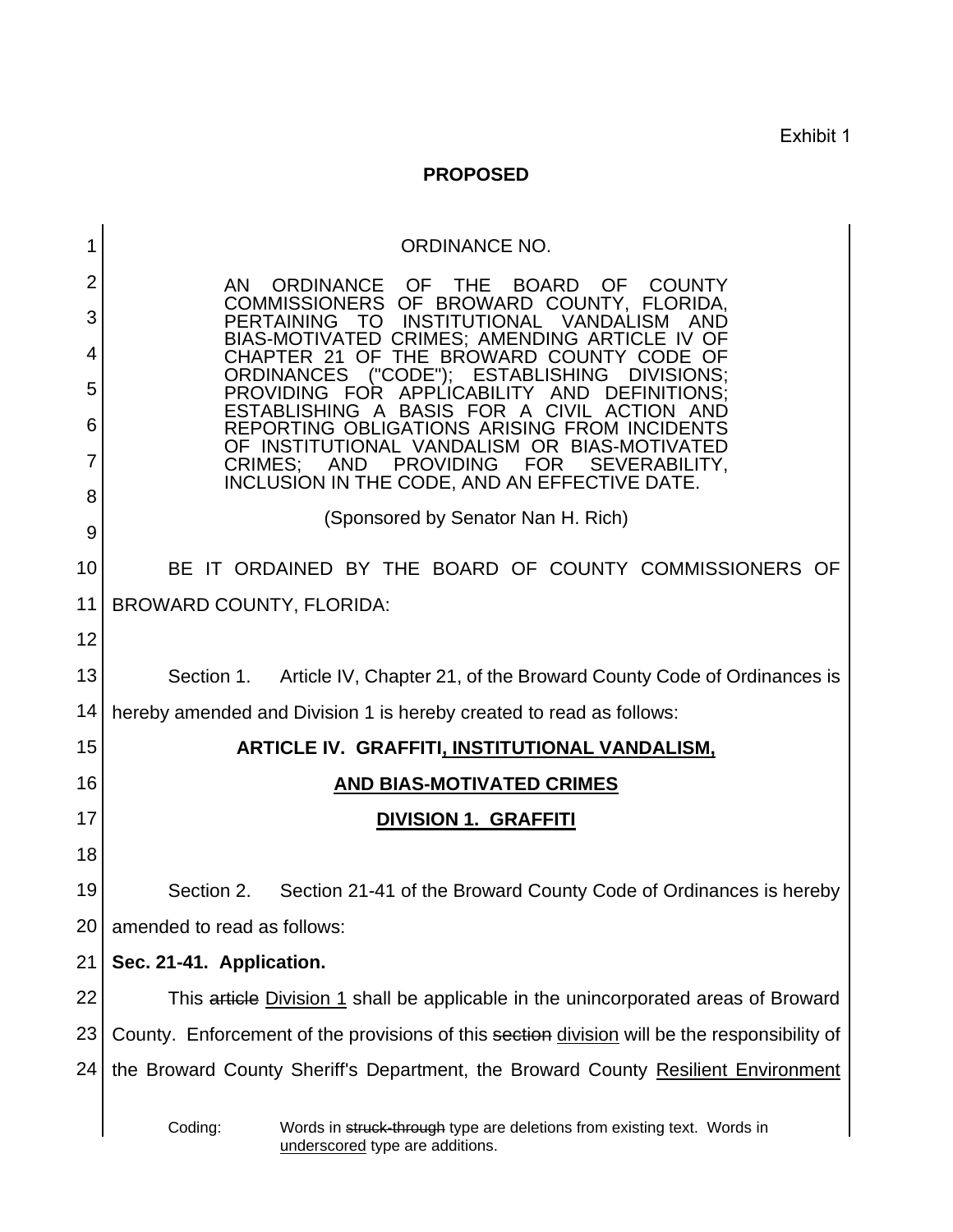1 2 Department of Strategic Planning and Growth Management, or any other person(s) designated by the Broward County Administrator.

4 5 Section 3. Division 2, Sections 21-45 through 21-50 of the Broward County Code of Ordinances are hereby created to read as follows:

6 [Underlining omitted]

3

7 8 **DIVISION 2. INSTITUTIONAL VANDALISM AND BIAS-MOTIVATED CRIMES Sec. 21-45. Applicability.**

9 10 11 12 This Division 2 shall apply countywide, unless in conflict with an applicable municipal ordinance, pursuant to Section 11.01 of the Charter of Broward County. Unless otherwise provided, nothing in this division shall be construed to relieve a person from compliance with applicable County or municipal regulations.

13 **Sec. 21-46. Definitions.**

*Advanced age* shall mean that the victim is at least sixty-five (65) years of age.

15 16 17 18 19 *Bias-Motivated Crime* shall mean a crime committed by any person by reason of the actual or perceived race, ethnicity, color, religion or creed, national origin or ancestry, sex (including gender, pregnancy, sexual orientation, and gender identity or expression), advanced age, disability, homeless status, or citizenship of another individual or group of individuals.

20

14

*Code* shall mean the Broward County Code of Ordinances.

21 22 *Crime* shall mean any action or omission that constitutes an offense that may be prosecuted by the State of Florida and is punishable by law.

23  $24<sub>1</sub>$ *Disability* shall mean a physical or mental impairment that substantially limits a major life activity.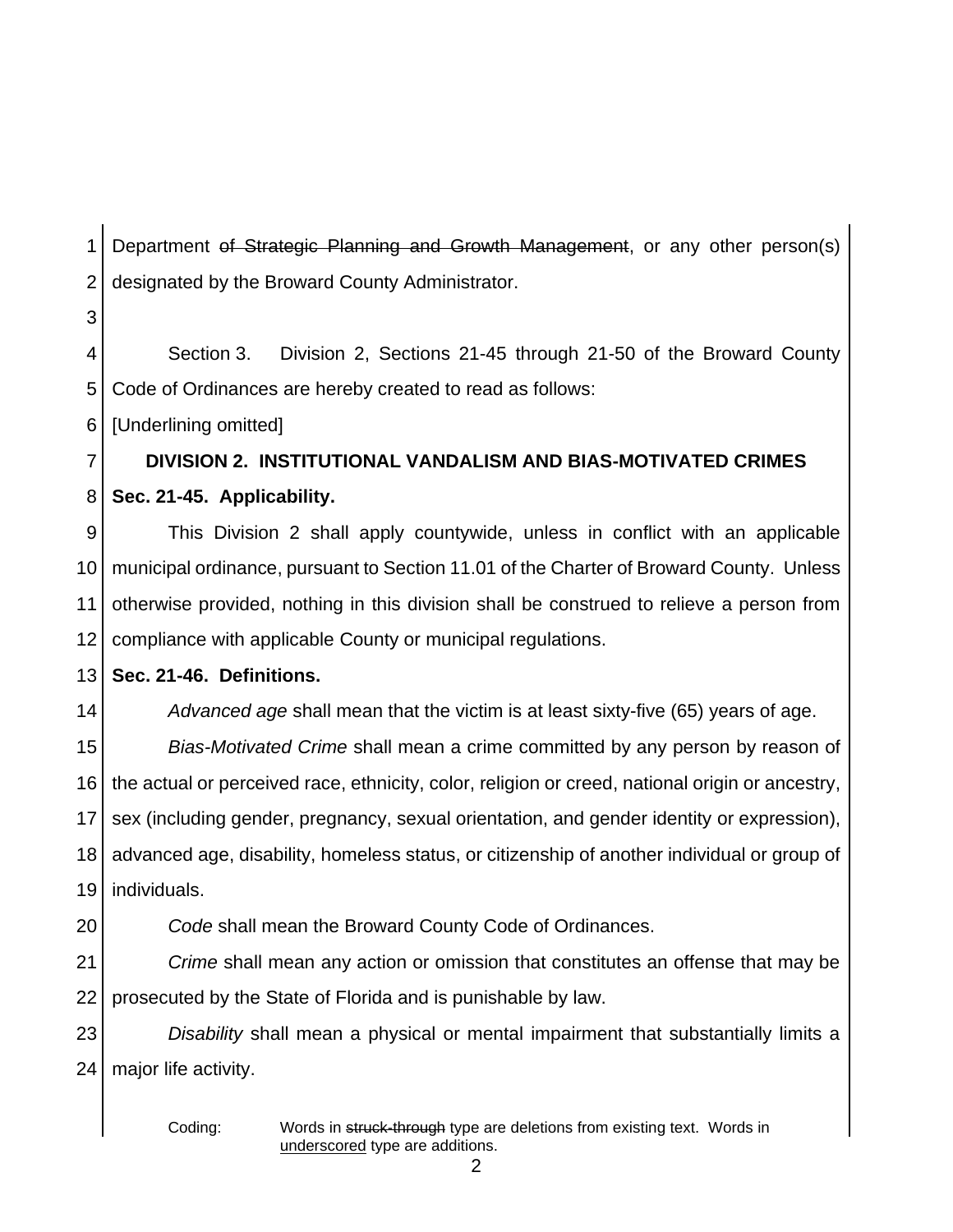1 2 3 4 *Gender identity or expression* shall mean a person's actual or perceived gender-related identity, appearance, behavior, expression, or other gender-related characteristic, regardless of the sex assigned to that person at birth, including, but not limited to, the status of being transgender.

*Homeless status* shall mean that the individual:

6 7

5

(b) Has a primary nighttime residence as defined below.

(a) Lacks a fixed, regular, and adequate nighttime residence; or

8 9 *Institutional vandalism* shall mean the act of knowingly defacing, vandalizing, or otherwise damaging:

10 11 (a) Any church, synagogue, mosque, or other building, structure, or place used for religious worship or other religious purpose;

12 13 (b) Any cemetery, mortuary, or other facility used for the purpose of burial or memorializing the dead;

14

(c) Any school, educational facility, park, or community center;

15 16 (d) Any hospital, clinic, or other facility used for the purpose of rendering medical services of any kind;

17 (e) Any residence or primary nighttime residence;

18 19 (f) The grounds adjacent to, and owned or rented by, any institution or place described in Sections (a), (b), (c), (d), or (e) above; or

20 21 (g) Any personal property contained in or owned by any institution or place described in Sections (a), (b), (c), (d), or (e) above.

22

*Primary nighttime residence* shall mean:

23 24 (a) A supervised publicly or privately operated shelter designed to provide temporary living accommodations; or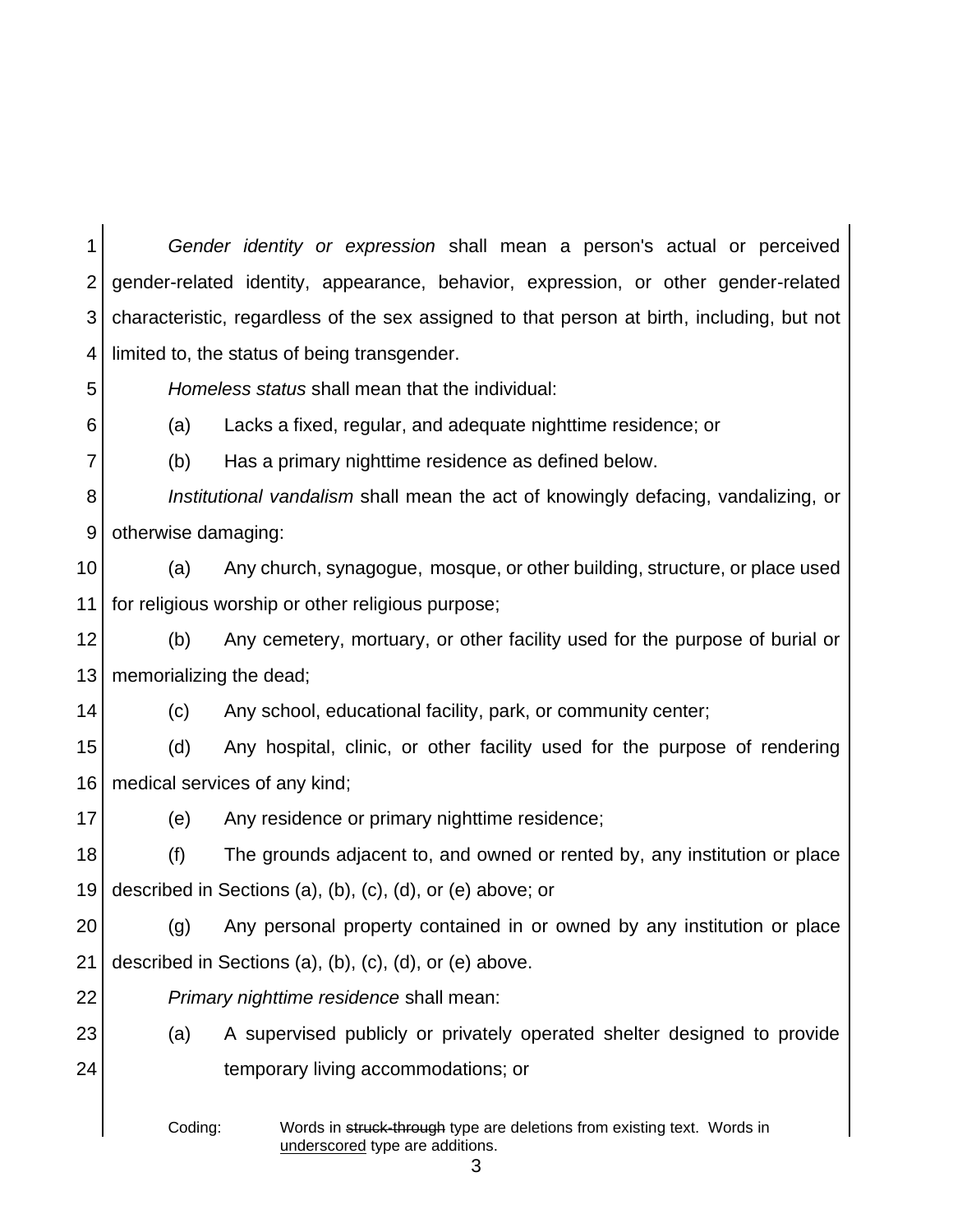1 2 3 4 (b) A public or private place not designed for, or ordinarily used as, a regular sleeping accommodation for human beings. **Sec. 21-47. Institutional Vandalism.** (a) Any person engaging in institutional vandalism shall be in violation of this

5 section.

6 (b) Violations.

- 7 8 (1) A violation of this section shall, upon conviction, be punished as provided by Section 806.13, Florida Statutes.
- 9 10 11 12 13 14 15 16 (2) In addition to any punishment, the court shall order any person having been found to have engaged in institutional vandalism to make restitution to the victim or to the County or municipality, as applicable. Restitution shall include, but not be limited to, all reasonable costs associated with curing the damage or loss directly or indirectly caused by the violator's offense. In the case of an unemancipated minor, the parent(s) or legal guardian(s) of the unemancipated minor shall be jointly and severally liable for such restitution.
- 17 18 19 (3) In addition to any punishment, the court may, in its discretion, order any person found to have engaged in institutional vandalism to perform community service.
- 20
	- **Sec. 21-48. Bias-Motivated Crimes.**
- 21 22 (a) Any person who has committed a bias-motivated crime shall be held in violation of this section.

23 24 (b) A violation of this section shall, upon conviction, be punished by a fine not to exceed five hundred dollars (\$500.00) per offense, per day, or by imprisonment in the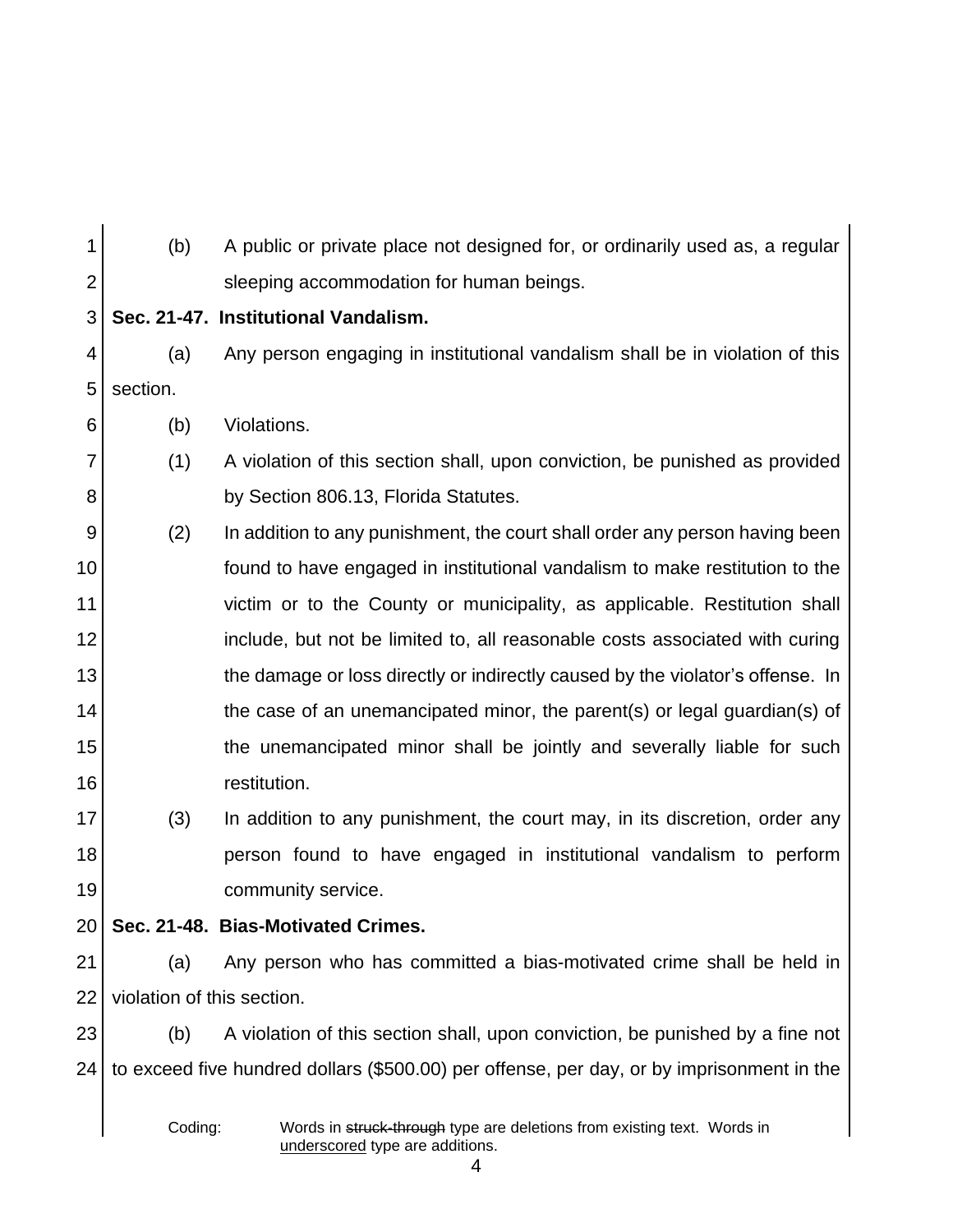1 2 County jail not to exceed sixty (60) days, or both fine and imprisonment, pursuant to Section 125.69, Florida Statutes.

3 **Sec. 21-49. Civil Action for Institutional Vandalism and Bias-Motivated Crimes.**

4 5 6 7 8 9 10 (a) Irrespective of any criminal prosecution or result thereof, or any fine, any persons, including the County or a municipality, incurring injury to their person or damage or loss to their property as a result of conduct in violation of Section 21-47 or 21-48 of the Code may bring a civil action to secure an injunction, damages, or other appropriate relief in law or in equity against any and all persons who have violated Section 21-47 or 21-48 of the Code. Civil actions instituted under this section shall be governed by the Florida Rules of Civil Procedure.

11 12 13 (b) In any such action, the existence of a violation of Section 21-47 or 21-48 of the Code shall be determined according to the burden of proof used in other civil actions for similar relief.

14 15 16 17 (c) In a civil action commenced pursuant to this section, if the court finds that a violation of Section 21-47 or 21-48 of the Code has occurred, the court shall grant an award of compensatory, nominal, or punitive damages, as applicable, and reasonable attorney's fees and costs to the prevailing party.

18 19 20 (d) Notwithstanding any other provision of the law to the contrary, the parent(s) or legal guardian(s) of any unemancipated minor shall be jointly and severally liable for any judgment rendered against such minor under this section.

21 **Sec. 21-50. Reporting of Institutional Vandalism and Bias-Motivated Crimes.**

22 23 Any violation of Section 21-47 or 21-48 of the Code shall be reported pursuant to Section 877.19, Florida Statutes, to the Florida Department of Law Enforcement.

24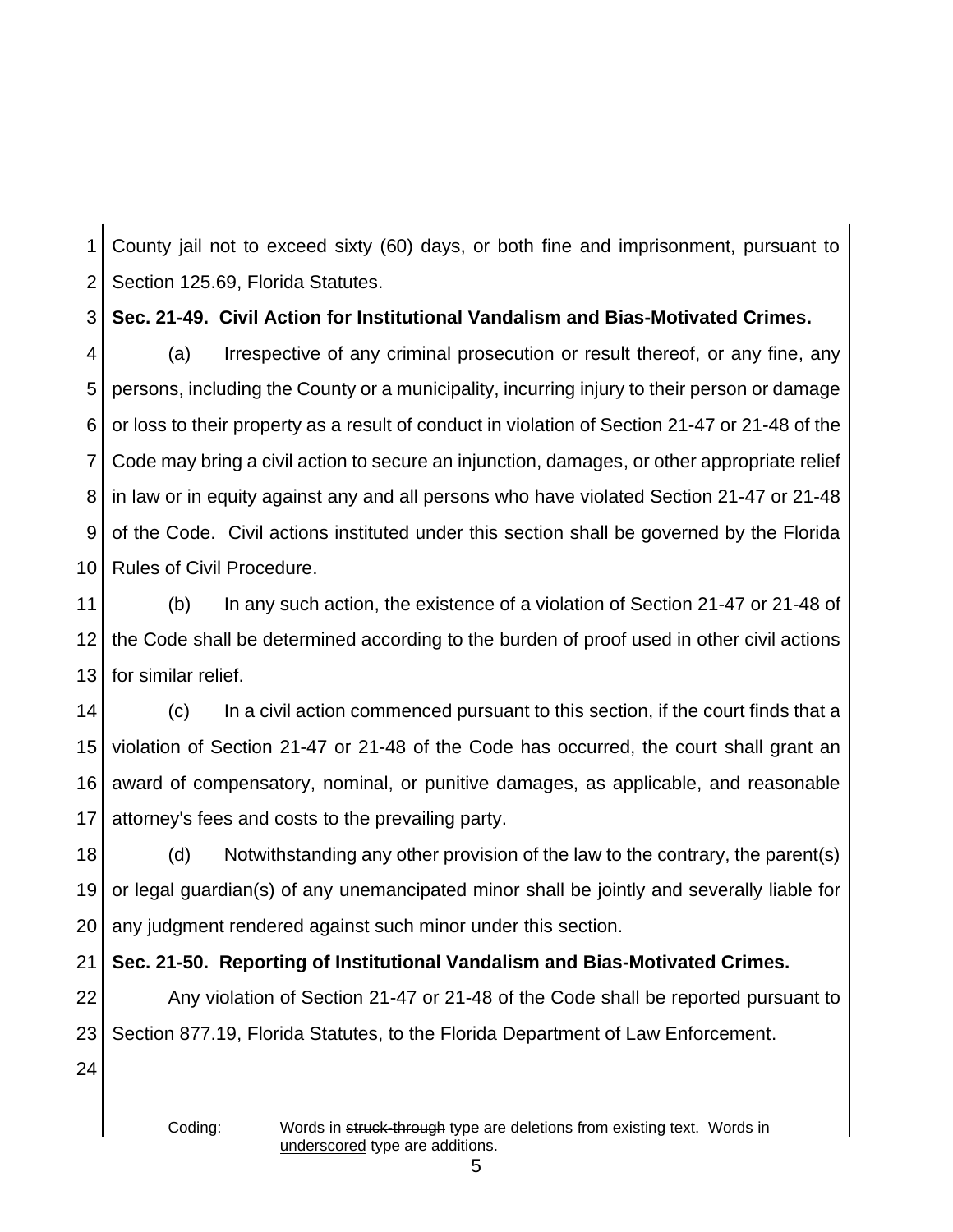## Section 4. Severability.

 If any portion of this Ordinance is determined by any court to be invalid, the invalid portion will be stricken, and such striking will not affect the validity of the remainder of this Ordinance. If any court determines that this Ordinance, in whole or in part, cannot be legally applied to any individual, group, entity, property, or circumstance, such determination will not affect the applicability of this Ordinance to any other individual, group, entity, property, or circumstance.

## Section 5. Inclusion in the Broward County Code of Ordinances.

 It is the intention of the Board of County Commissioners that the provisions of this Ordinance become part of the Broward County Code of Ordinances as of the effective date. The sections of this Ordinance may be renumbered or relettered and the word "ordinance" may be changed to "section," "article," or such other appropriate word or phrase to the extent necessary in order to accomplish such intention.